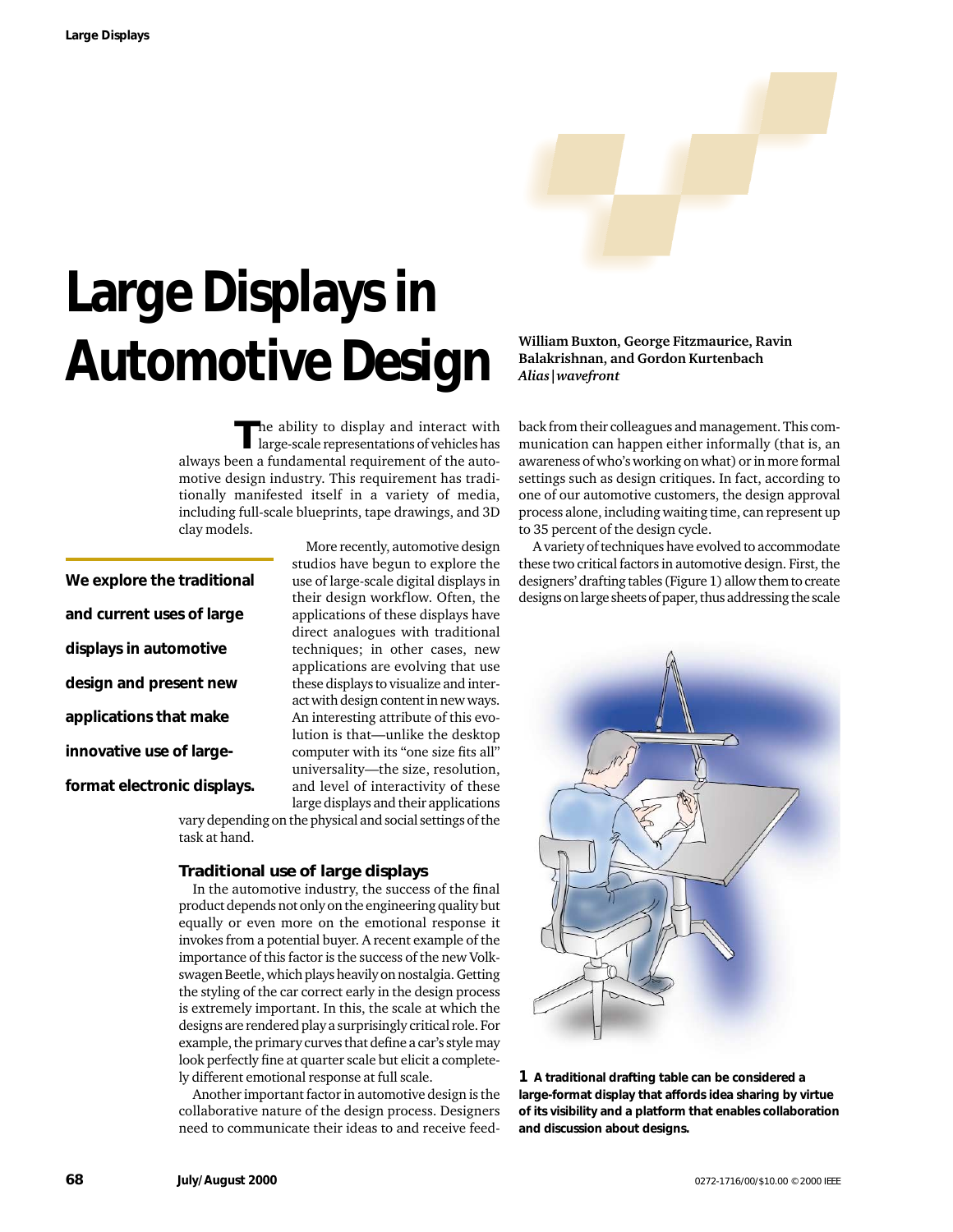

**2 An early automotive concept sketch, representative of the type of material generated to work out styling concepts. This is typical of the type of material posted on corkboards around the studio for sharing concepts among the design team.**

issue. This also facilitates communication by allowing for informal discussion with colleagues gathered around the table who can view the design as it's worked on.

Second, large wall-mounted corkboards function as more public displays, on which concept sketches (Figure 2) and background material are posted. These serve as a repository for the designers. They also create a sense of shared awareness within the studio and permit designs to "incubate" by encouraging collaboration and feedback from others working on different parts of the design, without occupying valuable desktop space.

It's not unusual for a designer to post up to 40 sketches or images in a day. While these sketches and blueprints serve a valuable purpose, they suffer from several disadvantages inherent in the physical nature of their medium. One disadvantage is the difficulty in cataloging, storing, retrieving, and reusing these drawings.

Apart from sketches on drafting tables, an idiosyncratic technique used in automotive design is tape drawing (Figure 3). Tape drawing is the art of creating sketches on large-scale, upright surfaces using black photographic tape. It offers several fundamental advantages over freeform sketching with pencil, given the large size of these sketches. It's difficult to draw, freehand, straight lines and smooth continuous curves at this scale. Physical aids such as rulers and french curves would assist the process; however, they would also have to be large, which unfortunately makes them unwieldy for upright use. Drawing with tape, on the other hand, facilitates the generation of perfectly straight lines and—due to the slight elasticity of the tape that allows it to be deformed—smooth, continuous curves. A problem inherent in this medium is that the tape has a tendency to lose its adhesion and eventually fall off the drawing surface. Also, it's difficult to save and reuse a tape drawing because the Mylar sheet on which it's created is originally stretched onto a wall. Once it's unstretched and rolled up, the original tape drawing is distorted.

Sketches, blueprints, and tape drawings are all 2D representations of the automobile being designed, which is ultimately a physical 3D object. To experience and evaluate a design more completely, designers create 3D clay models of the design. These models typically range in size from quarter to full scale. Once created, they serve as powerful artifacts that facilitate discussion and allow for interactive modification. They also let



**3 Tape drawing is a technique for drawing the basic outline curves of a vehicle, often 1:1 scale, on the wall using photographic tape, typically on top of the underlying engineering criteria, or "package." These sketches are executed early in the design process to evaluate the vehicle profiles at full, or near full, scale before moving to the next stage.** 



**4 Clay models are a type of 3D large-format display. In some cases (a) they are "soft" models that are worked or sculpted, thereby forming part of the modeling workflow. Here a 3/8-scale model is being worked. In other cases (b) they are "hard" and painted with a plastic material called Dinoc to simulate the finished painted surface of a real car. Hard models are nearly indistinguishable from a real car and aid in evaluating surface quality and the overall impression of a design. They're often viewed outside in natural light, as shown here.**

designers and management get a true 3D feel of the car's design. It's important to grasp the fidelity of these models, some of which are finished such that from a distance they are almost indistinguishable from a real car (Figure 4b). Others—those intended as works in progress remain interactively modifiable to refine the design (Figure 4a).

To understand the value of making highly finished models, consider that automotive styling is as much about the design of light reflections as vehicle design. Hence, the interaction of the form with light is critical and cannot be evaluated on paper or without high-quality finished surfaces. Some design studios have even relocated to California primarily for the quality of the natural light. They built special "patios" onto which clay models can be wheeled for evaluation.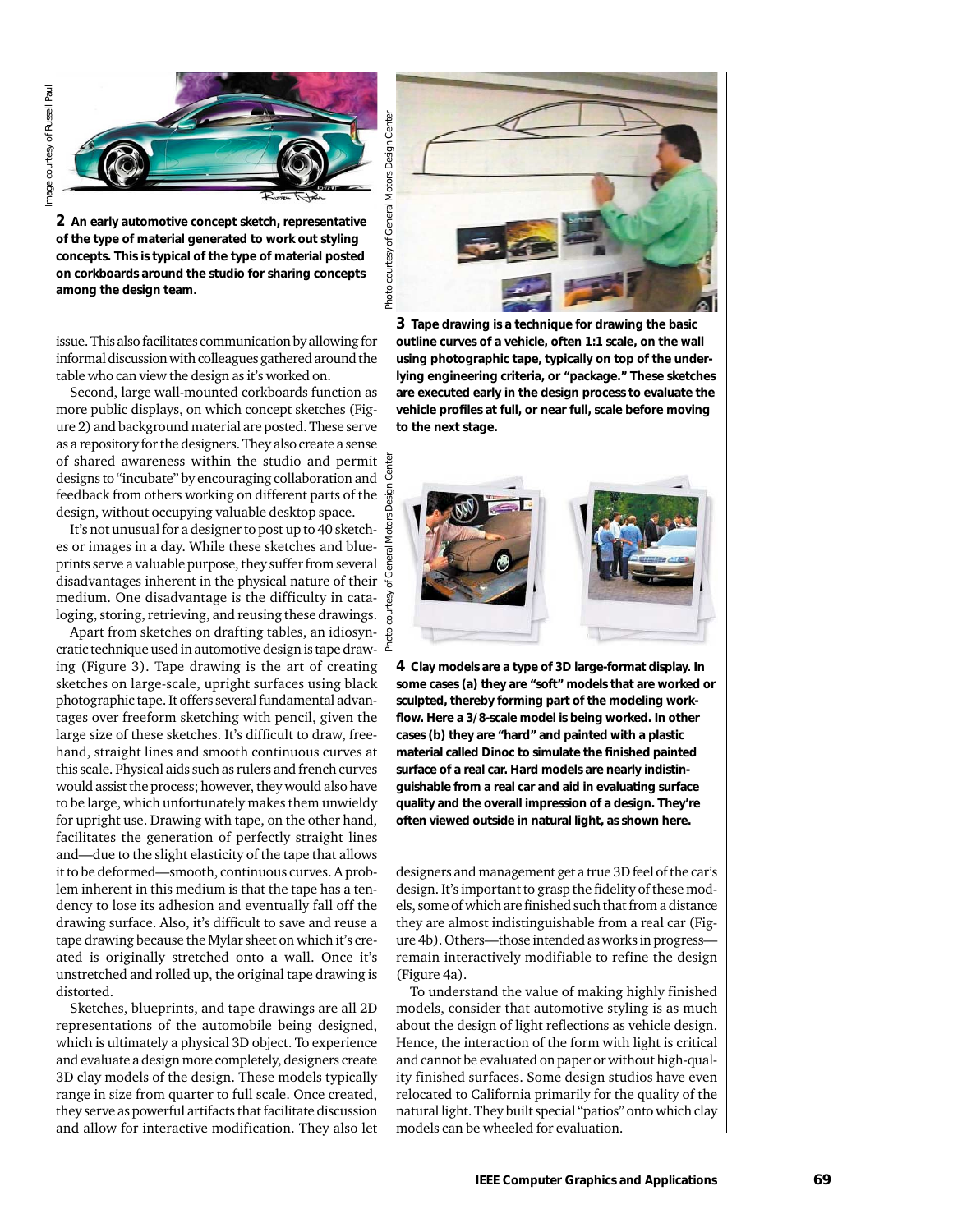**schools in**

**and 1866.**



Clay models, however, suffer from several shortcomings, including the cost and time required to create them (using large milling machines) and the difficulty in translating any modifications to the 2D media when required.

### **Moving to electronic displays**

Computers were first used in the automotive industry in the engineering and manufacturing processes. Traditional CAD software was used to control numerical control (NC) machines. Over the past ten years, computer techniques have migrated upstream and are now used extensively in the conceptualization and styling phases of the design process. Artists with a design school background, not engineers, primarily use these computer-assisted industrial design (CAID) systems. These users represent a culture distinct from traditional computer users. Many of the technologies emerging today, including large-format displays, support the deployment of a new generation of systems better suited to artists' needs and backgrounds than the traditional workstation.

Until recently, most computer use in automotive design followed other industries in that it centered

around a conventional workstation driven by a CRT, keyboard, and mouse. The uniformity of the electronic tools sharply contrasts with their counterparts in traditional media, in form, scale, and location. The new technologies, led by large-format displays, are opening up a new era in which the diversity of the technologies can match those of both the traditional media and, more significantly, the users' needs.

As a means of previewing things to come, let's look at a historical precedent. Figure 5 illustrates the introduction of large-format displays in a previous era and in a different domain, namely, the introduction of blackboards into the school system in Upper Canada in the period from 1856-1866.

The value of this example emerges when we consider the impact that this transition had on education, compared to the nature of the technological change. Also, consider that the slate preceded the blackboard. All that changed was the scale of an existing device and where it was located. After all, the blackboard and slate have the same operating system, user interface, and underlying technology. Nevertheless, this "simple" change arguably has had more impact on classroom education than the introduction of any technology since, including the introduction of inexpensive paper, the personal computer, or the Internet. (Even if you disagree, the point remains that a reasonable argument to this effect can be made. We simply want to emphasize the impact resulting from this seemingly simple change of technology.) In the auto design process, similar changes are being enabled by the introduction of large-format displays, at the appropriate location, and with the appropriate modality of interaction.

# *Electronic drafting table*

A potential replacement for the traditional drafting table is an electronic equivalent called the Active Desk<sup>1</sup> (Figure 6)—essentially a drafting table with a computer image projected from the rear onto the surface. Users work on the surface with its embedded transparent digitizing tablet using a computer application, much like they would work with paper on a traditional drafting table. The large size of the projected surface allows for the large-scale gestures artists traditionally use when creating large drawings.

This respect for the traditional skills of designers could play a significant role in the acceptance of this technology. From a sociological perspective, despite the benefits, when automotive designers started using conventional workstation computers, they lost something valuable in the design studio. By its nature, the technology changed some aspects of the social interactions within the studio for the worse. For a variety of reasons, the social mores around a conventional workstation differ from those of a drafting table.

While drafting tables encourage a shared awareness of what others are working on, looking over colleagues' shoulders at their monitors has more in common with reading a newspaper over someone's shoulder—for the most part, it's socially unacceptable. Hence, the benefits of moving toward larger format drawing surfaces that are closer to drafting tables than to conventional

**6 The Active Desk.**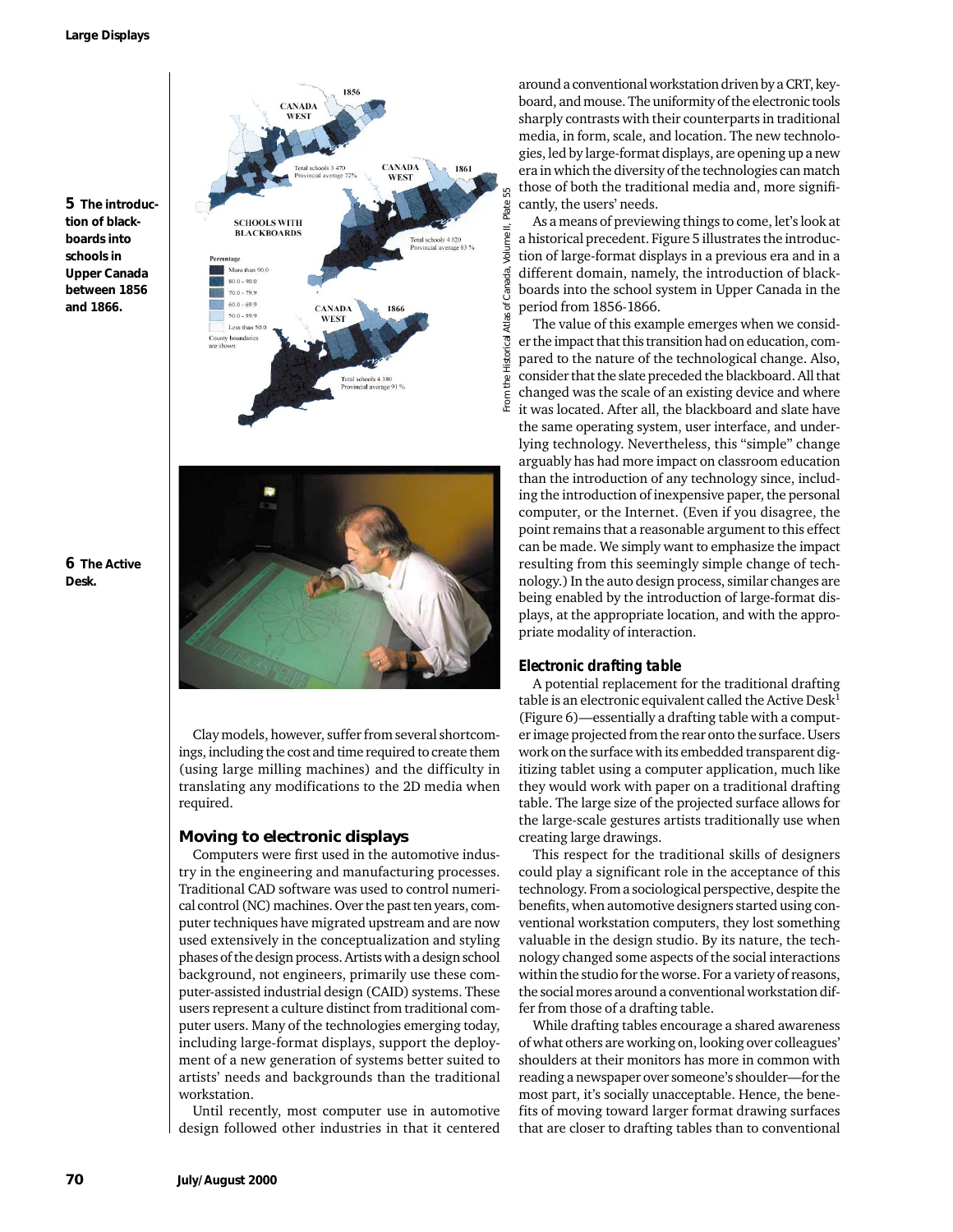computers go beyond simply giving a larger display surface on which to draw and view one's own work. They include recapturing some of the social and collaborative properties of the design studio that were lost during the first generation of computerization.

From a technology perspective, however, there's much room for advancement. On the hardware side, nearly all Active Desks use rear projection, with the image focused on a sheet of Mylar material on top of a transparent digitizer. This eliminates display parallax. Rear projection displays are also expensive and of limited resolution, and calibration is often cumbersome.

Flat-panel displays with embedded digitizers offer a  $\hat{\epsilon}$ potential replacement, although currently limited by size, resolution, and the parallax problem. Gas plasma displays somewhat address the size issue. The Xerox highdensity displays (http://www.xrce.xerox.com/ showroom/techno/flatpanel.html) promise an order of  $\frac{2}{9}$ magnitude improvement over current technology. However, the user interface of CAD and drawing applications  $\frac{8}{5}$ designed for the standard desktop computer and display  $\frac{8}{5}$ 

is often not easily operable on this large-scale tabletop format. The problems include the difficulty in reaching to the extremities of the display where the traditional GUI menus and tool bars are located. Hands also tend to obscure parts of the underlying image, although this problem is common to working with traditional media on drafting tables. On the positive side, this technology allows for direct, 1:1-scale interaction between the user and the digital media. Also, familiar physical tools such as rulers and drawing templates can be used instead of abstract virtual ones.<sup>2</sup>

The ImmersaDesk<sup>3</sup> (Figure 7) better represents the 3D nature of the product being designed. It extends the Active Desk concept to display stereoscopic images rendered relative to the viewer, whose viewpoint is tracked, in real time, by a 6

degrees-of-freedom (DOF) tracker. Here, the idea is to simulate and visualize the 3D data to get a better sense of shape and form—similar to the goals of 3D clay models, although to a much lesser degree.

#### *Caves*

Increasing the level of immersion and presence that a viewer experiences is a class of systems known as caves,<sup>4</sup> the best-known being the Cave Automatic Virtual Environment, or CAVE (Figure 8). Rooms with multiple projection surfaces (front, sides, top, and bottom of the room) collectively display a single image that surrounds the viewer. Since viewers are inside the scene displayed, they typically experience a greater sense of presence compared to desktop displays and active desks. For example, they can immerse themselves in an automobile's interior. Although multiple people can be inside





**7 The ImmersaDesk VR system, a largeformat rearprojection, flat stereo display with head tracking.**

**8 Schematic of an idealized cave VR system. Tiled rearprojection stereo images appear on up to six faces of the room in which the operator works. In practice, most caves have three to four faces with projections.**

a cave at a time, the system only tracks the viewpoint of one viewer, and the displayed image is truly correct only from that viewer's point of view.

Caves also generally provide stereo-viewing capabilities through the use of LCD shutter glasses. This further increases the immersiveness of the system. Note that stereo viewing is also possible for all the technologies mentioned previously. However, in nonimmersive systems that tend to be used more casually, the added cost of putting on special glasses doesn't outweigh the benefits, and thus stereo isn't widely used.

A problem with caves is that they are located in special rooms, not in a design studio. As such, designers must make a special effort to use it, and thus caves don't form a natural part of the designers' daily workflow. Designers use caves more for evaluating form than for actively modeling, designing, or styling. Furthermore,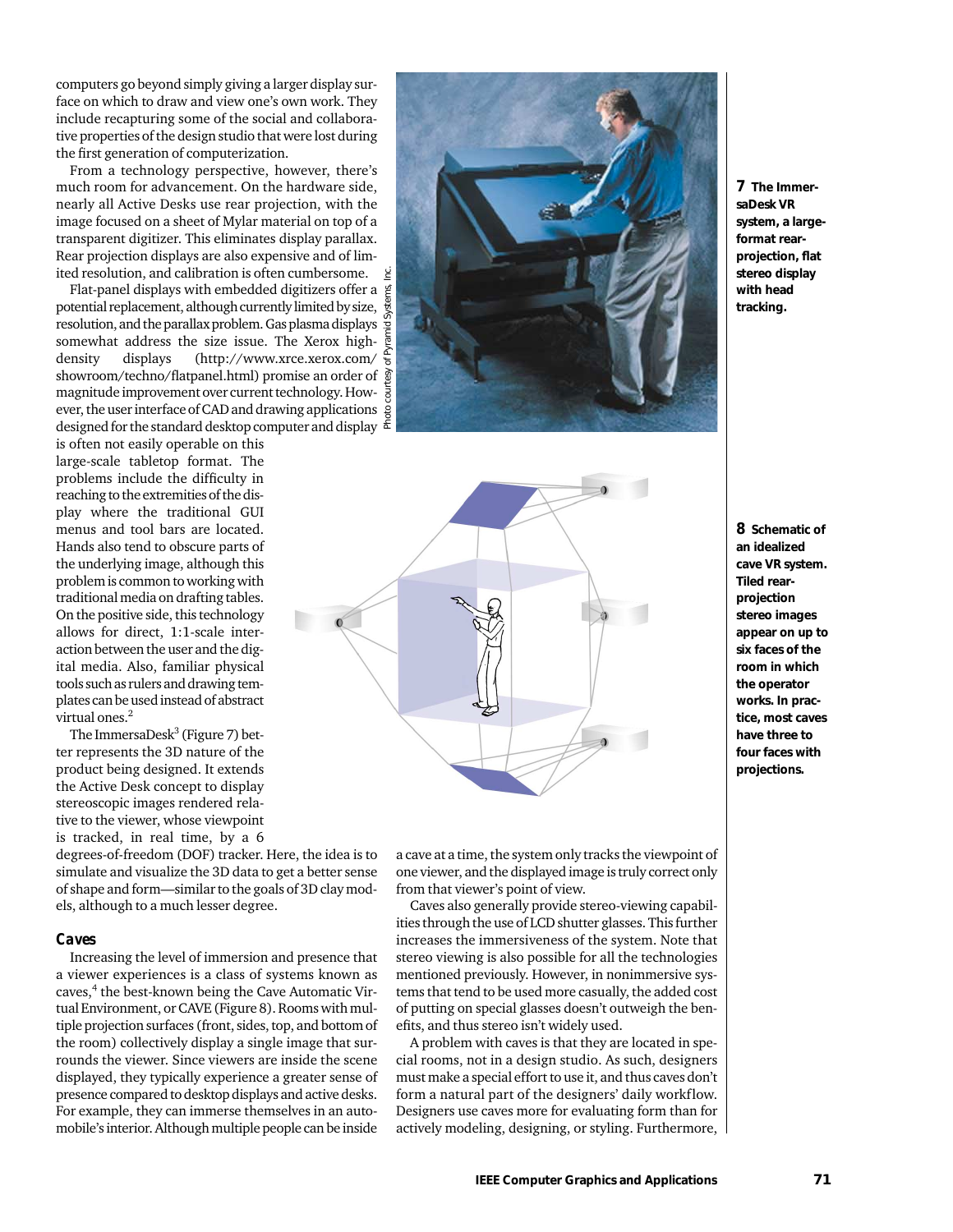**9 A stylized rendering of the Immersive WorkWall, a representative powerwall from Fakespace Systems. Such walls can present data either "flat" or stereoscopically (with the use of special glasses). Typically, they are located in special rooms with very high quality projectors so that they can be used as "electronic patios" for evaluating vehicle designs in natural-like lighting conditions.** 



the display quality is insufficient for evaluating reflections off surfaces.

#### *Powerwalls: The electronic patio*

To showcase one or more full-scale digital car models, the automotive industry has begun to use powerwalls (Figure 9). Most powerwalls consist of 2 or more (sometimes as many as 6 or 8) high-resolution  $(1,280 \times 1,024)$ rear projectors. The projectors overlap slightly to offer a seamless, uniformly bright projection onto screens ranging from  $8 \times 6$  feet to upward of  $60 \times 20$  feet. These large displays allow a group of viewers to evaluate digital car models. Here, the primary goal of the viewers is to evaluate the styling of the car and the quality of the car's surfaces by observing the light reflections of the surfaces. This emphasizes the fact that automatic styling and design is as much about design reflections (visual interaction of surfaces with light) as about vehicle design.

Although powerwalls are generally used in group settings, the renderings can only accommodate a single perspective view at a given time. Viewers at the periphery or at a different position get a slightly different view of the car. The size and resolution of these displays necessitates viewing from a distance and thus prevents detailed inspections. However, powerwalls improve upon the traditional printed renderings on corkboards by offering animated renderings (for example, a car on a turntable).

Finally, although these are computer displays, we haven't fully exploited the potential level of interactivity. This is partially because standard desktop input devices don't operate well at this scale and because the delicate nature of current powerwalls' display surfaces precludes the obvious touch-screen interface. Later, we describe an application of powerwalls with enhanced interactivity.

From a sociological perspective, some pragmatic issues can be obstacles to the widespread daily use of powerwalls. Because powerwalls are located in special rooms and not where designers do their daily work, the powerwall facilities must be scheduled. In addition, it's difficult to maintain software and hardware configuration compatibility between the powerwall computer and individual designers' workstations, and thus easily display renderings. Collectively, these factors preclude informal, spontaneous use.

Powerwalls typically display only one image at a time. To compare multiple renderings of the same car or different cars side by side, General Motors extended the powerwall concept into a virtual patio, which consists of multiple powerwalls in the same room.

# **The emerging generation**

We've shown that the notion of using large-format displays isn't new to this industry and have established some parallels between practice in traditional and electronic media. These parallels are as interesting in what's missing as in what's present. The most obvious gaps are in the

lack of electronic analogies to things like corkboards and tape drawings. The prototype systems designed by our research group in collaboration with partners in the automotive industry will fill in some of these gaps. We demonstrated these prototypes to users and management at 10 major auto design studios located in Europe, Japan, and the United States. User feedback was critical in evolving and improving the concepts and designs.

# *Digital tape drawing*

Despite the increasing use of computer-based design tools, one traditional technique still performed is tape drawing. As noted earlier, using digital techniques alleviates several tape-drawing problems. These include the need to eventually transfer tape drawings to CAD/CAM systems. Currently, users laboriously digitize the key curves of the tape drawing using a position sensor, then recreate those curves in a CAD package. This transfer process invariably introduces inaccuracies in the electronic version, which then must be identified and removed.

Also, since designers create multiple 2D tape drawings to represent different views (such as front and side views) of the underlying 3D vehicle, these 2D drawings must be integrated when creating the final 3D model of the vehicle. This integration requires careful alignment and matching of the primary curves of a model, a process that can also introduce errors.

The second major problem with tape drawings is the difficulty in storing and retrieving old drawings due to the material properties of the Mylar sheets on which they're drawn. Finally, the physical nature of these drawings precludes easy sharing of design information between different design studios.

Using digital electronic media to create a drawing from the start could alleviate the disadvantages of physical tape drawings. This would reduce the errors when transferring, retrieving, and storing drawings. An electronic system could also provide functionality beyond that possible using traditional media. However, most "tape artists" who use this technique are averse to using current modeling software that requires them to learn new skills unrelated to their art. We're thus faced with the challenge of designing an electronic system that will let artists easily transfer the considerable skills they have acquired in working with traditional media. Such a system must, therefore, retain the desirable simplicity, fluidity, and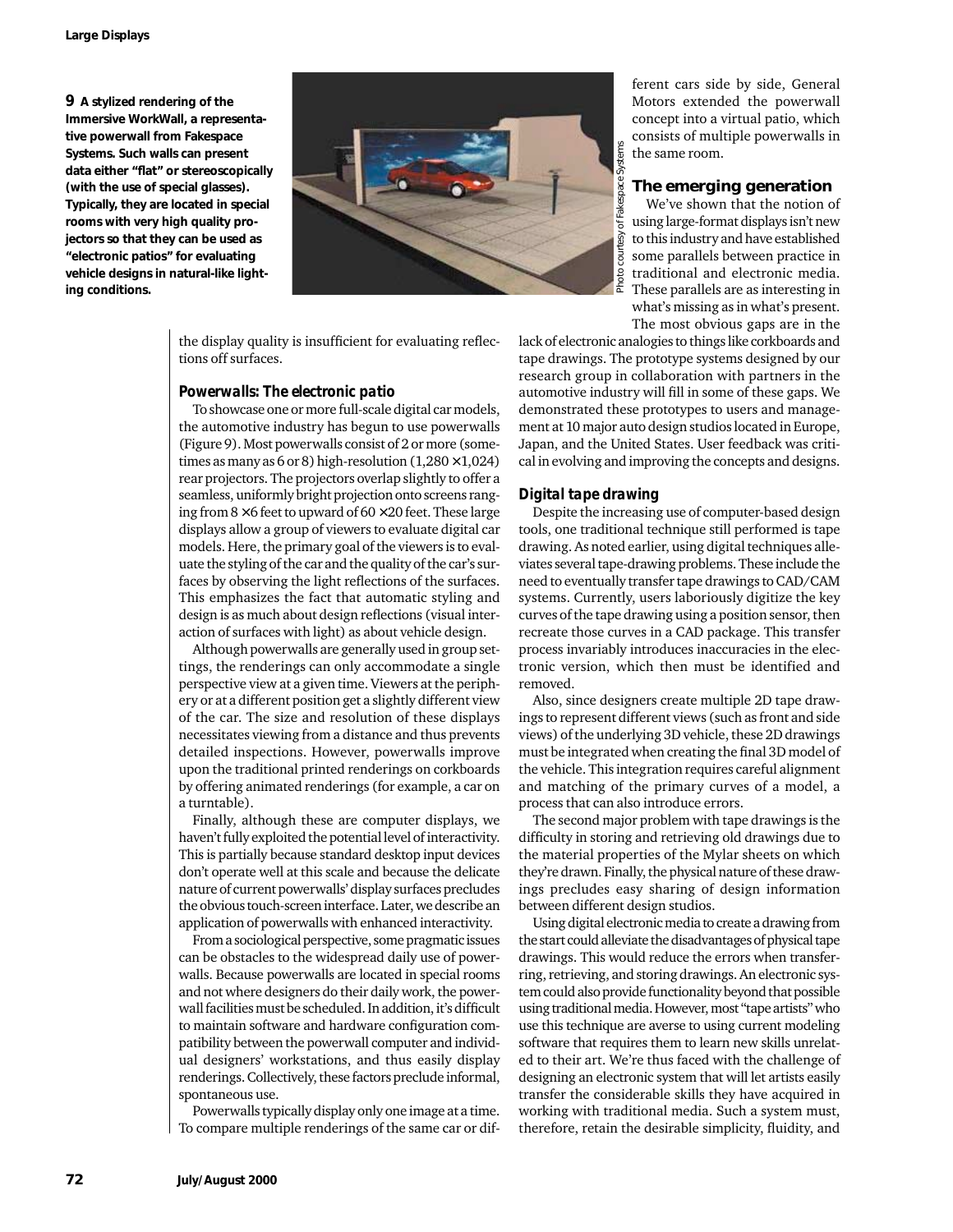affordances of the physical tape-drawing process.

Our prototype digital tape-drawing system provides the functionality of laying down digital tape segments on the display and drawing surface, which is a large, back-projected screen (Figure 10). In the traditional tape-laying technique, the right hand unrolls the tape while the left hand slides along the tape as it fastens tape to the surface. To create a smooth, continuous line, designers must hold the tape taut between both hands. If the right hand is held steady while the left hand fastens, the result is a straight line; simultaneously moving the right hand in an arc while fastening with the left hand produces curves.

Our digital system preserves many of the affordances of the traditional technique. Designers use two input devices (6-DOF magnetic trackers) to provide the system with the position of each hand on the drawing surface. The right hand controls a cursor that represents the roll of tape, while the left hand controls a second cursor that represents the end of the tape. A segment of "unfastened" digital tape, represented as a polyline, always extends between the two cursors. Tape is virtually fastened onto the drawing surface by pressing a button on the left-hand tracker and moving the left hand along the unfastened tape segment toward the right hand. As with the traditional technique, holding the right hand steady results in a straight line being laid, while moving the right hand in an appropriate arc results in a curve.

This system also provides editing capabilities that resemble the traditional techniques. Balakrishnan et al.5 provides further details on the implementation and algorithms of the system.

In addition to replicating the traditional functionality, our system provides several enhancements. First, artists often create tape drawings in relation to a set of engineering specifications, which may consist of blueprint drawings. Traditionally, they use these blueprints, or engineering criteria, as a background onto which they form the tape drawings. However, these engineering criteria often change during the design process. Then, artists must completely redo the pertinent tape drawings because removal of the old criteria usually distorts or destroys any tape drawings created on top of it.

As with the traditional media, our system permits engineering criteria to be loaded as a background image onto which the tape drawings are created. However, the digital media lets artists change the background engineering criteria without having to redo the entire tape drawing. Only the parts that need updating have to be changed.

A second feature lets users make the background of the application completely transparent. Artists can superimpose the digital tape-drawing application on the top of any existing CAD application, which can provide a live background onto which tape drawings can be created.

A third feature is the obvious ability to save the tape drawings in a variety of formats for direct importation into CAD packages. This eliminates the manual digitizing process required in the traditional technique.

Throughout the development of the digital tapedrawing system, we sought user feedback from tape artists at various automotive design studios. Perhaps the



most important validation of the system was that tape artists could simply walk up and use our system. Within a minute, traditional tape artists were creating drawings clearly superior to that of our system developers who had multiple hours of familiarity with the system. Thus, despite some technological limitations with current tracker and display technology, the artists could transfer their skills to the new system. This indicates that we had successfully emulated their traditional interaction techniques. Balakrishnan et al.<sup>5</sup> provides further details on the user feedback.

# *Portfolio Wall*

Larger format work surfaces, such as represented by the Active Desk and the ImmersaDesk, go some way toward creating a better awareness of others' work in a studio. Nevertheless, these are intended to serve as the primary personal work surfaces for those in the design studio. The features of shared awareness still can't replace the function of the traditional wall-mounted corkboard.

One way to address this is to simply generate hardcopy renderings of computer-generated material and post them on a wall. This is what's generally done today. While this does enable the work to be communicated, it also means that many of the advantages of electronic displays are lost. For example, we cannot display animations or "turntables" of illuminated 3D models.

With the rapidly dropping prices of data projection systems as well as large flat-panel displays, it's now becoming feasible to complement physical display boards with large-format wall displays in the design studio.

The Portfolio Wall is a prototype system designed to support this kind of function. It serves as an awareness server.<sup>6</sup> As a first approximation, it's simply an array of about 20 to 30 images projected onto the studio wall where everyone can see them. Conceptually speaking, when designers have images or animations that they want to share, or hang on the wall, they can drag and drop them from their desktop onto one of the tiles of the Portfolio Wall. Like with a traditional corkboard, they can then work in the general ambience—they're surrounded by, and can live with, the images and concepts that they're trying to absorb. Ideas can incubate, and viewers can see how various side-by-side concepts compare, or how well they stand up over time, without having to compete for **10 Digital tape drawing.**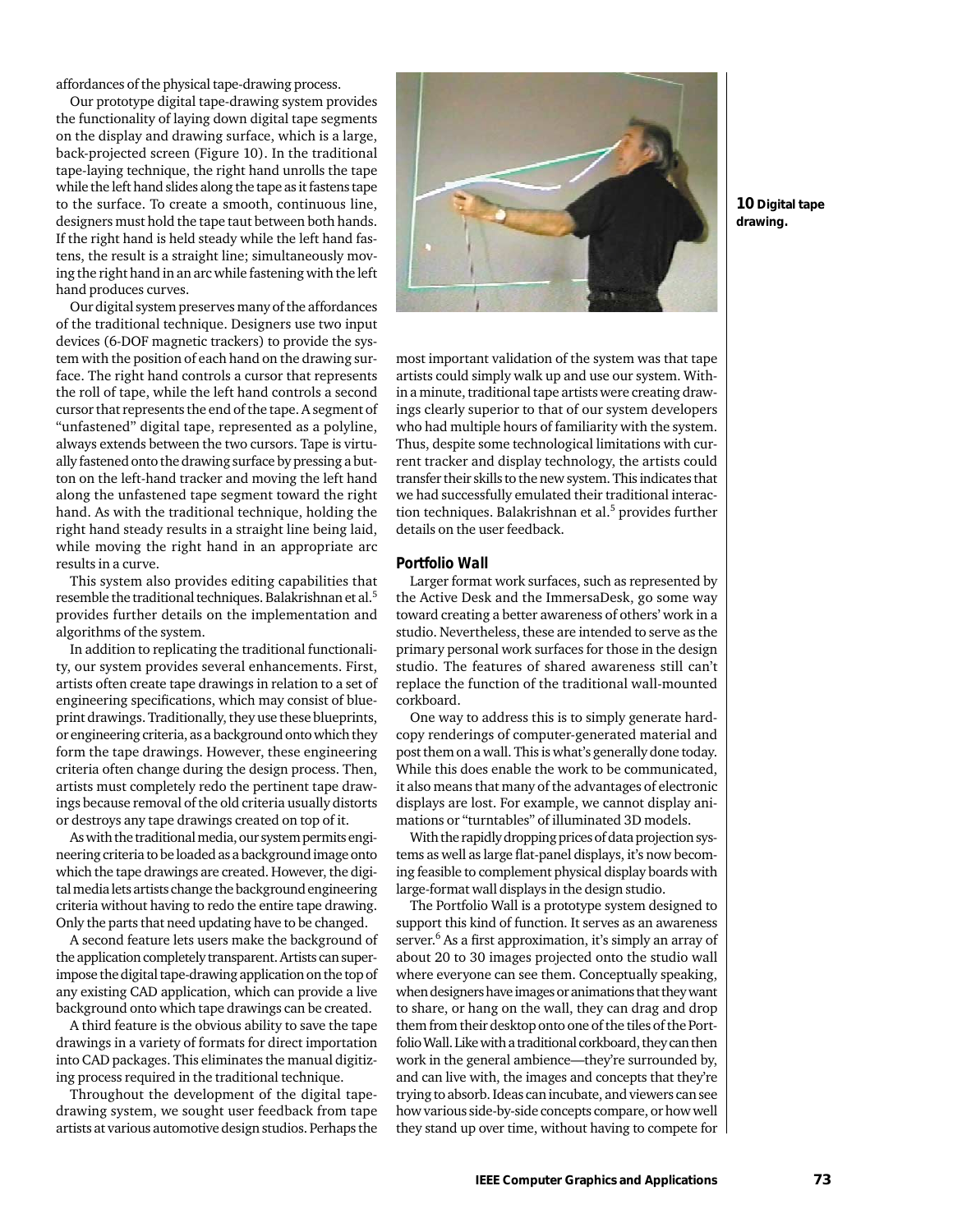#### **Large Displays**



**11 The Portfolio Wall illustrating the "office" version, which is implemented using a 50-inch Plasma Panel equipped with a touch screen. This version is intended to reside in a manager's office and to afford an awareness of a project's status. Touching on a thumbnail as in the top photo expands the view, as shown in the bottom image. Simple finger gestures cause animated images to play or stop. In the design studio, the Portfolio Wall would be implemented using a large projection screen so the entire studio could view it.**

valuable screen real-estate on their workstation screens.

Note that, unlike most of the computers in a studio, the Portfolio Wall isn't intended as the vehicle for primary foreground activities. Its value lies in its persistence in the background, contributing to the general ambiance of the design studio.7

Nevertheless, designers can interact with the Wall as a public access tool, rather than a personal one. As a consequence, interaction in the studio takes place at a distance, from wherever viewers can see the display, rather than just in front of it or in direct contact with it. Furthermore, since it's a public display, it has no owner, so anyone in the studio can see it and interact with it.

One wall interaction approach we've used is a technique adapted from a product called Cyclops from Proxima Corp. (http://www.proxima.com). Cyclops requires a personal laser pointer in combination with a few simple gestures. Lasers easily and inexpensively provide each person with a personal wireless input device. Another possibility is to use a simple pointing device like the Log-

itech Cordless trackball (http://www.logitech.com). Both these technologies allow for operation of the Portfolio Wall from pretty much anywhere in the design studio—either near the wall itself or from across the room.

Pointing at one of the tiled images causes it to expand to full screen. Pointing at it again causes it to collapse back to its tiled form. A stroke to the right over an image (tiled or full size) causes it to play if it's an animation. A stroke to the left causes the animation to stop.

Finally, moving the pointer to tabs at the top of the wall lets users organize tiled sets of images by project, date, person, and so on. While this may violate the concept of persistence, it provides a mechanism for retrieving previous or related work for comparison such as an important component in design reviews. In this context, the device becomes a memory prosthesis.

Even with its capacity to view full-scale images, the Portfolio Wall is still distinct from the powerwalls discussed earlier (much in the same way that a slate differs from a blackboard). The difference lies in where the unit is located, what purpose it serves, who uses it, and the fidelity of the images.

The Portfolio Wall is primarily intended to reside in a design studio for the designers' use. Powerwalls, as we discuss them, are typically far more expensive and of higher quality; they reside in specialized rooms better suited for their primary purposes, namely design reviews and evaluation by senior management.

Using an electronic Portfolio Wall rather than conventional hard copy provides additional advantages to the design process. Computer networks permit multiple instances of any display, which can be located anywhere on the network. Hence, the Portfolio Wall can enhance collaboration across studios. For example, two sites working jointly on the same project can share a common Portfolio Wall. Contributions from any location can be posted onto the wall and be immediately visible to the full team, regardless of location. This affords better awareness of what's going on at each site and reduces the potential for error.

We implemented a special case of the Portfolio Wall that exploits the potential of such networking; see Figure 11. This wall uses a networked 50-inch, 16:9 HD  $(1,280 \times 768)$  plasma panel (Pioneer PDP-505HD PLP: http://www.pioneerelectronics.com/home /pdphd.htm). The panel comes equipped with a touch screen (Matisse touch panel from Smart technologies: http://www.smarttech.com/matisse/index.html).

In this form, the display should sit in the office, for example, of a design manager located outside the studio itself but needing to keep abreast of the progress of studio activities. This panel remains on the wall and in the background, but in a form better suited to the context and the more direct, personal nature of the interaction to take place.

## **Conclusions**

The development of our applications has highlighted several issues and challenges for the future. Perhaps the overriding issue is that ultimately the story is about interaction, not displays. The displays represent just half of the equation. For the system to be of value, it's